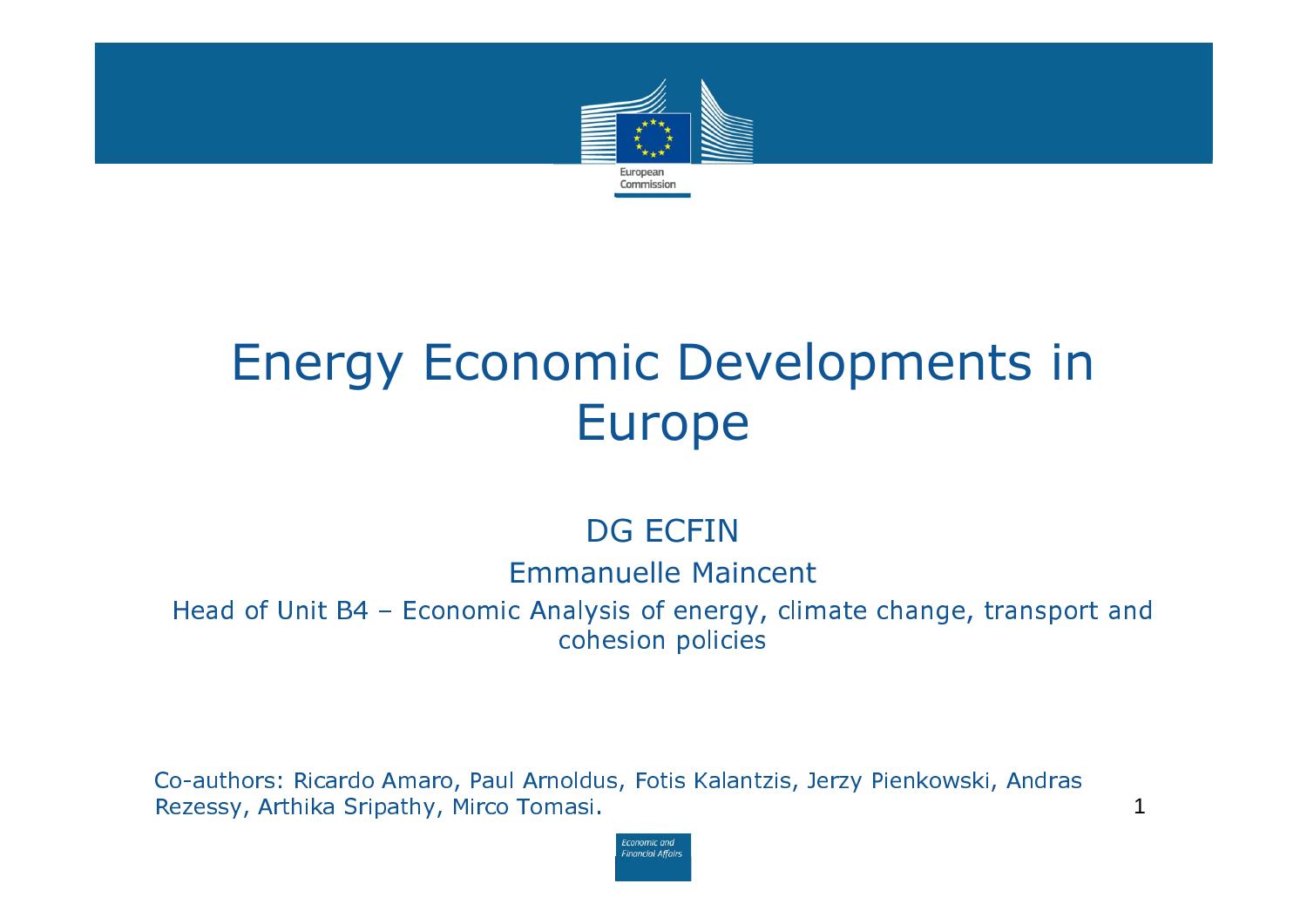

# Background

- 2030 Framework on Energy and Climate change
- Report on energy prices and costs May European Council Conclusions
- Discussions in the EPC WG on climate change and energy (May and November 2013)

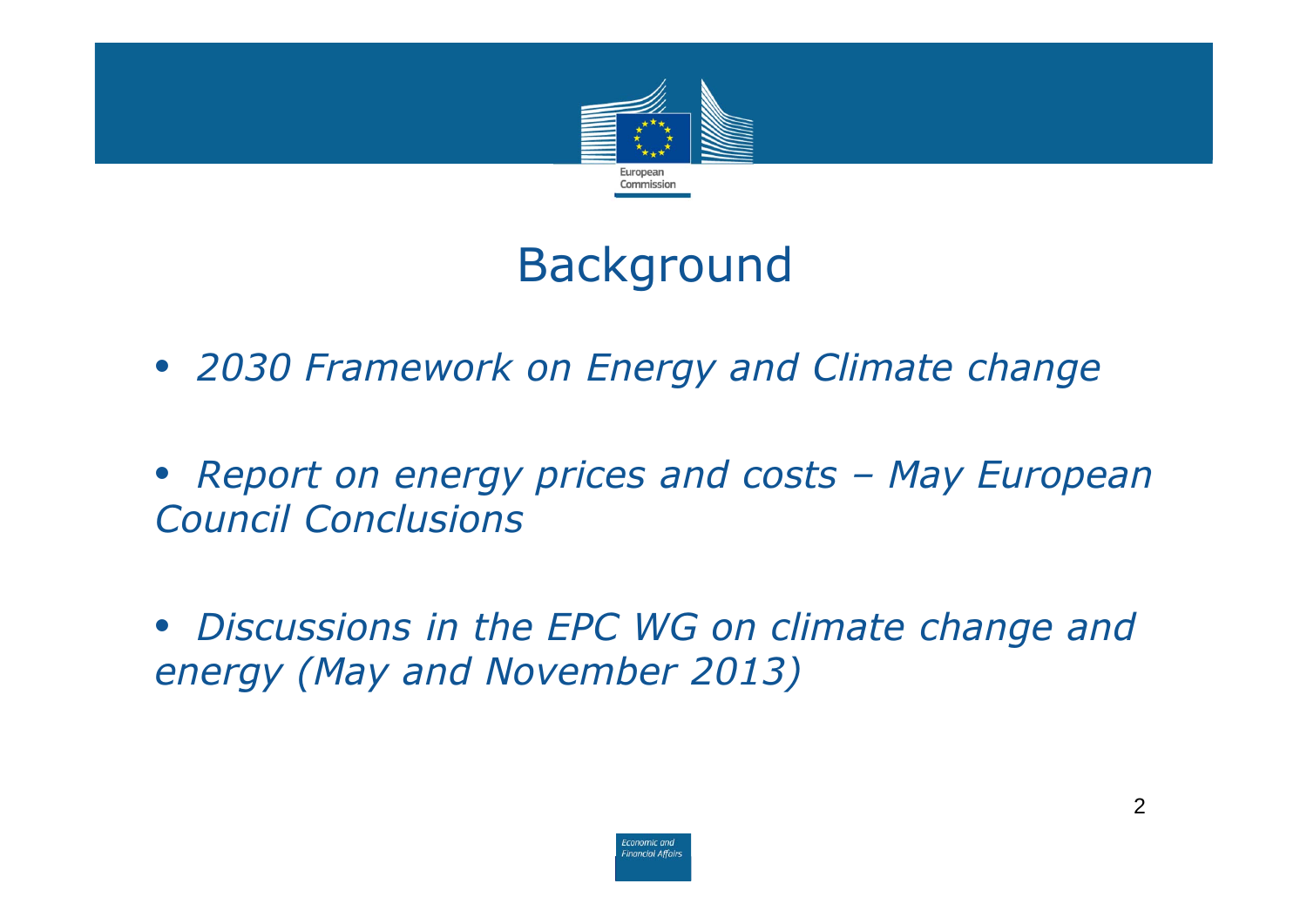

- Part I Competitiveness:
	- $\bullet$  Unit Energy costs in Europe, Member States and international partners.
	- Recent developments: shale gas in the US and impacts on the EU.
- Part II Price drivers:
	- •Electricity and Natural Gas price drivers
	- $\bullet$ Carbon price drivers
- Part III Renewable developments:
	- $\bullet$ Renewables developments in the EU and the world
	- $\bullet$ Drivers to trade in renewable equipment
	- • Avoided fuel costsэ нь там нь тоглогчийн тоглогчийн тоглогчийн дэлхийн тоглогчийн тоглогчийн тоглогчийн тоглогчийн тоглогчийн тог<br>Эмгек тоглогчийн тоглогчийн тоглогчийн тоглогчийн тоглогчийн тоглогчийн тоглогчийн тоглогчийн тоглогчийн тогл

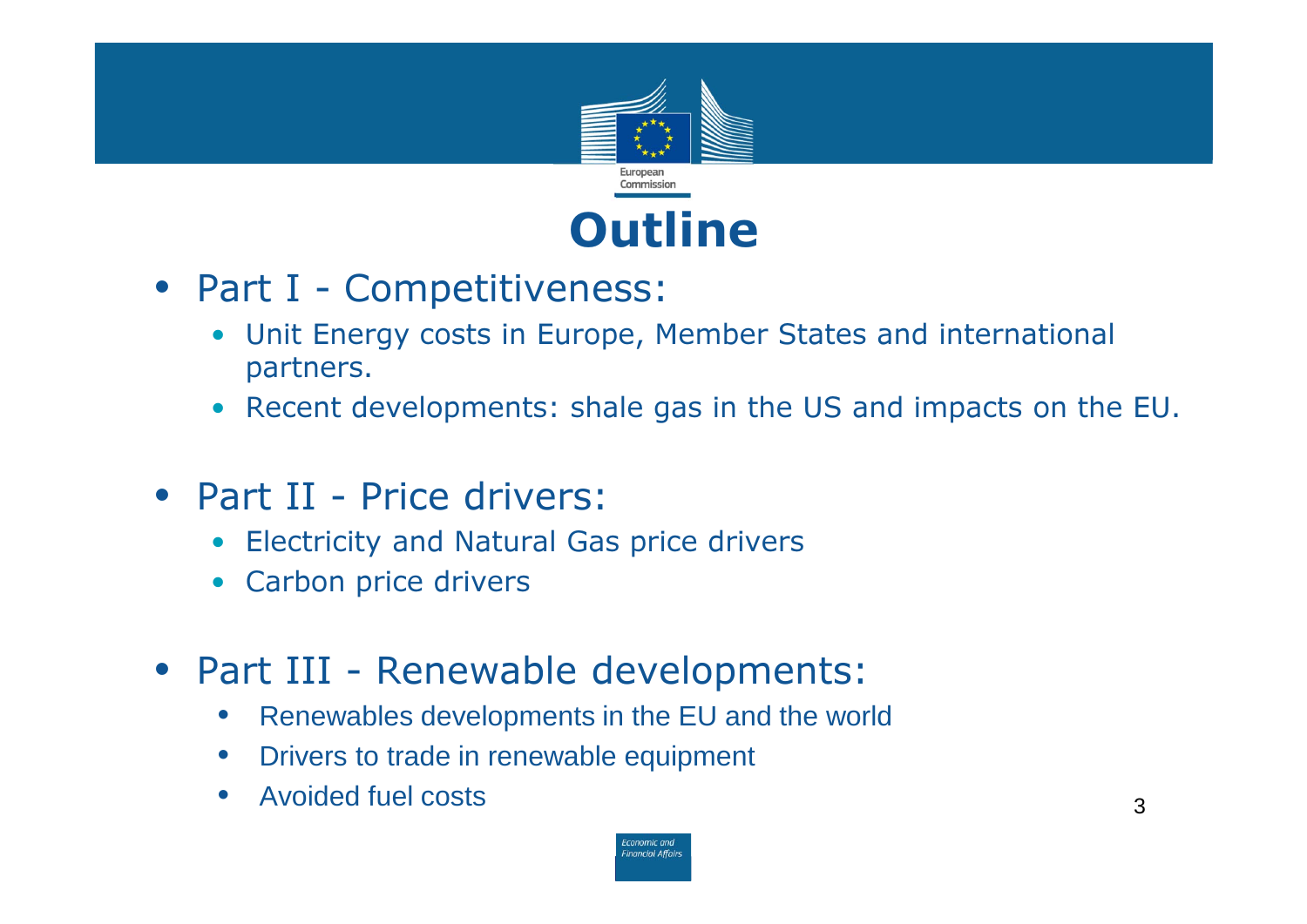

### Main Findings

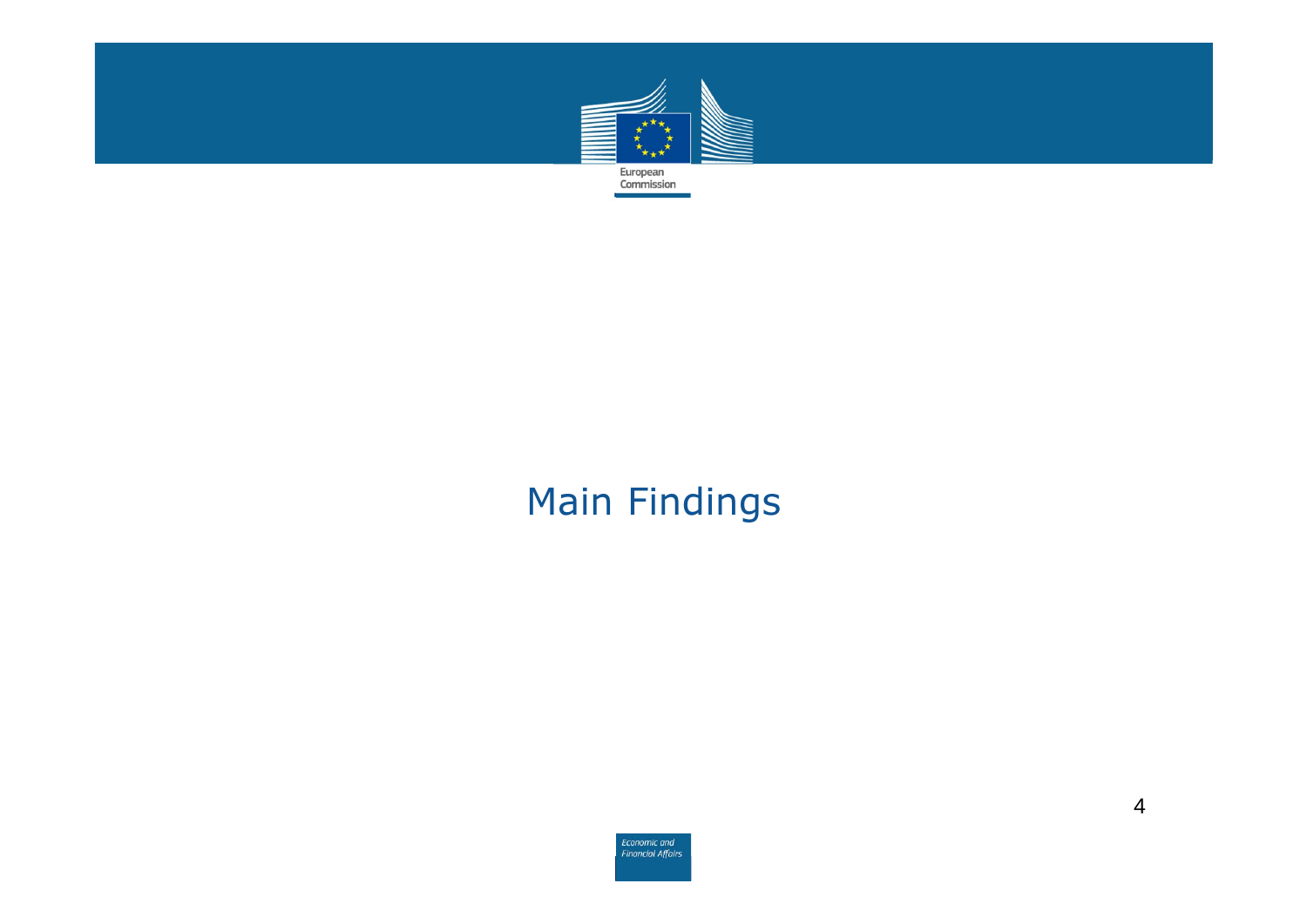

### Unit Energy Costs in industry: global comparison

#### Real Unit Energy Costs as % of value added, manufacturing sector



- $EU27$   $\longrightarrow$   $US$   $\longrightarrow$   $IP$   $\longrightarrow$   $\longrightarrow$   $CN$   $\longrightarrow$   $RU$
- Source: European Economy 1/2014
- $\triangleright$  Energy costs have been on an increasing trend in both the EU and the rest of the world since 1995
- $\triangleright$  Energy costs as % of valued added of the EU manufacturing sector is among the lowest in the world

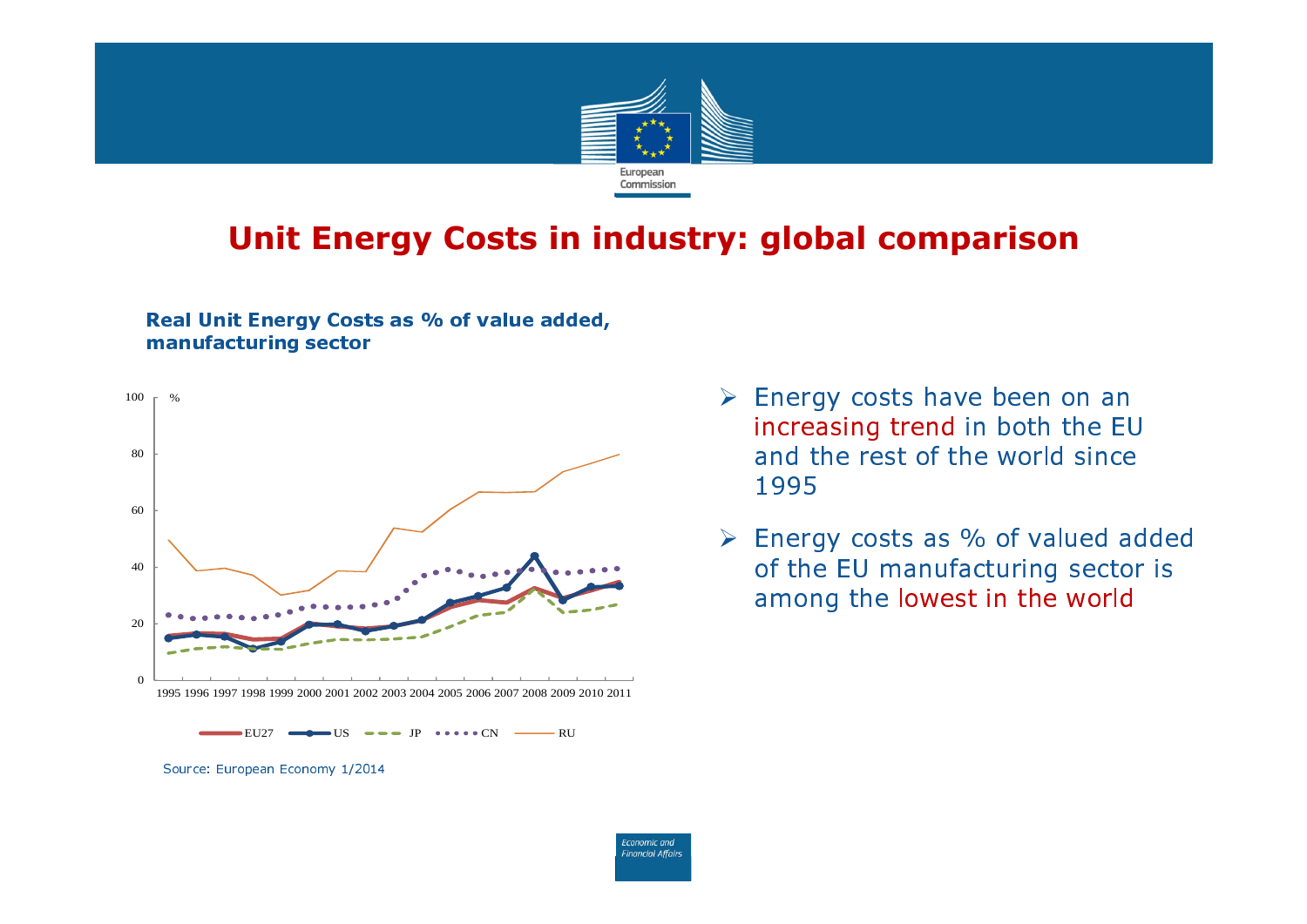

### Drivers of energy cost competitiveness: a decomposition of unit energy costs



Source: Source: European Economy 1/2014





- $\triangleright$  The price of energy in the EU (and Japan) is among the highest in a global comparison
- $\triangleright$  EU manufacturing has adapted to high prices by specialising in low energy intensity and high value added production
- $\triangleright$  EU has improved its energy intensity since 1995 but US and especially China are catching up



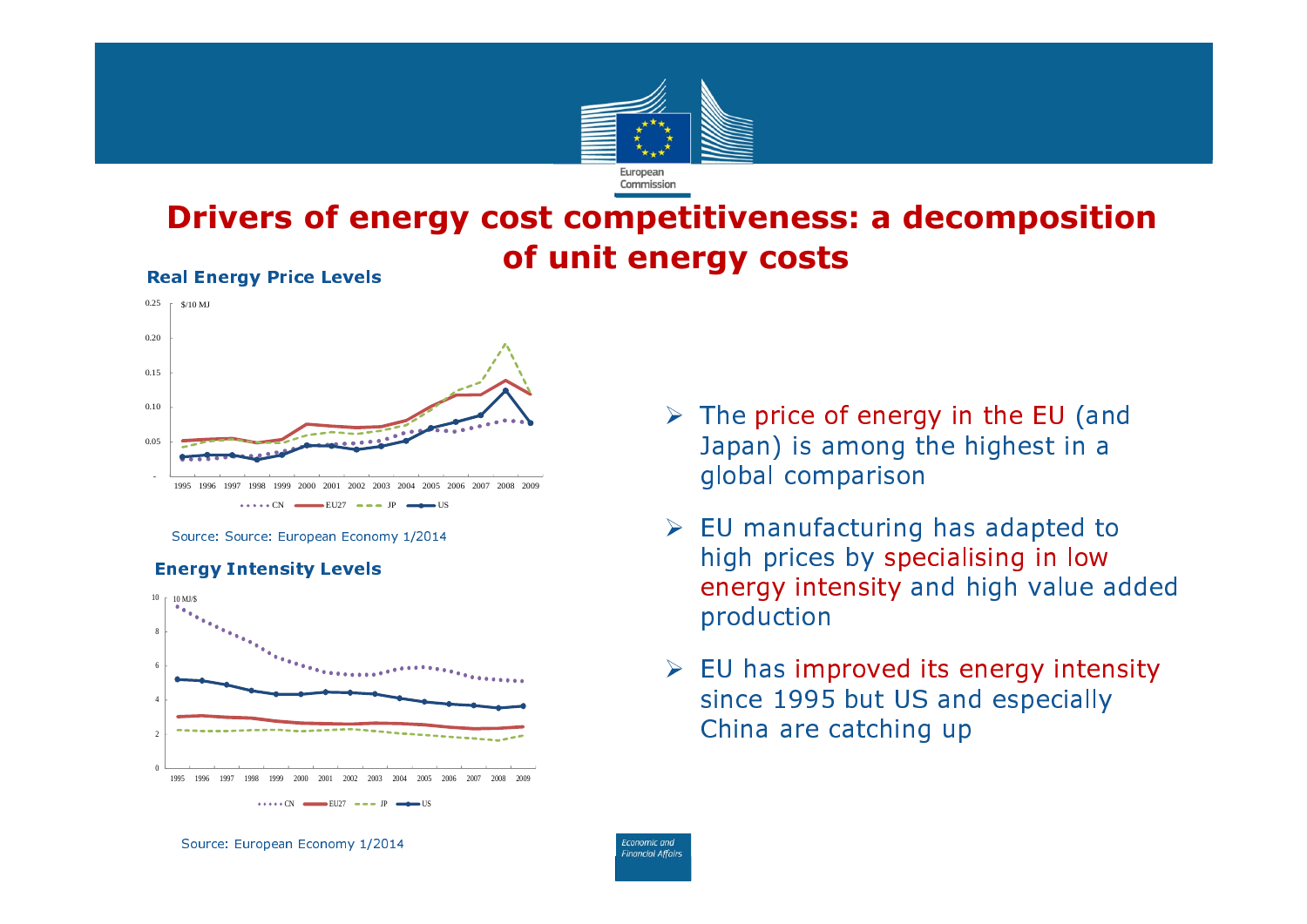

## Evolution of real unit energy cost: restructuring effect?



Source: European Economy 1/2014

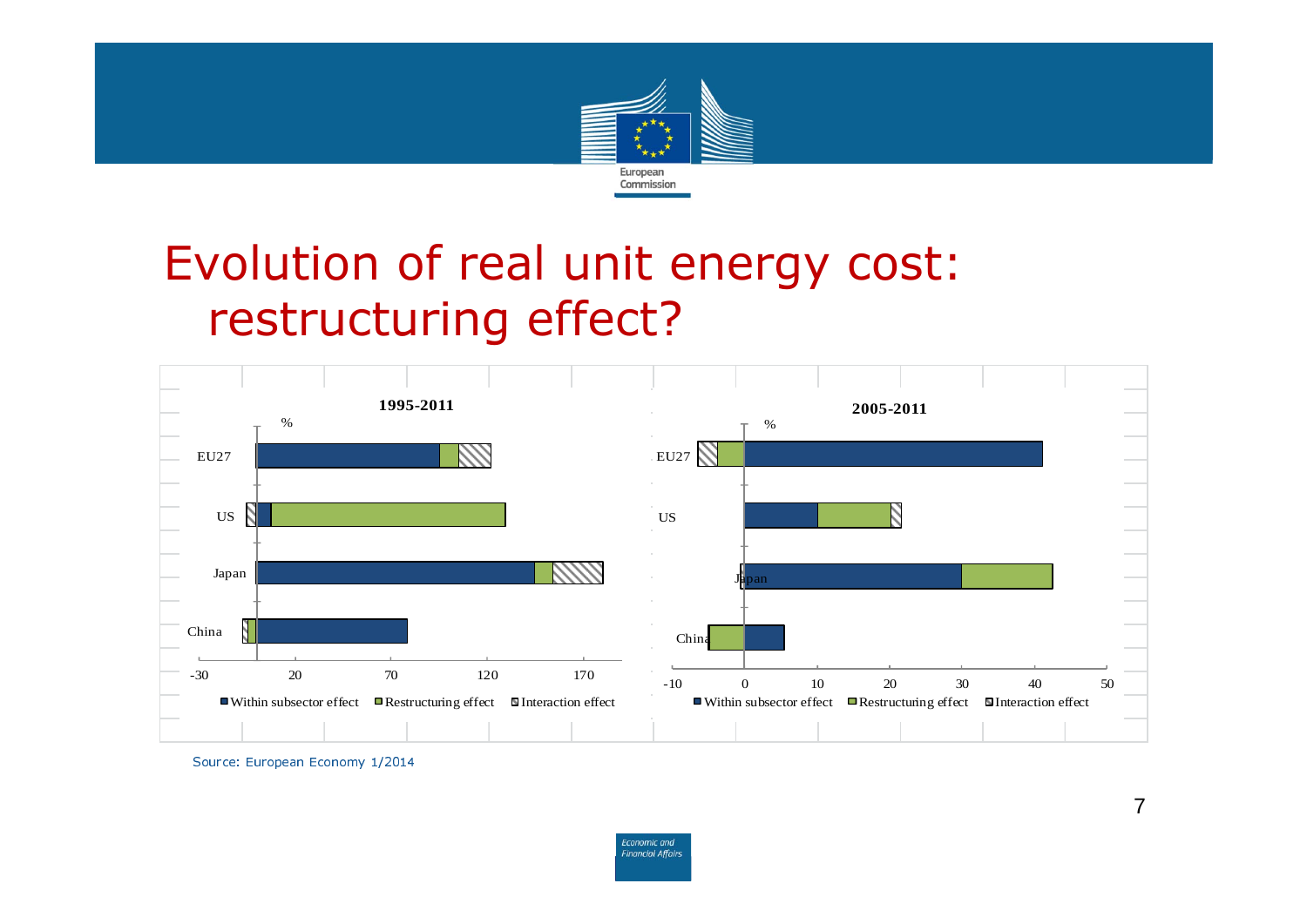

### Electricity and Gas Prices: Empirical Findings

- $\bullet$ Fossil fuels remain the key drivers of electricity and gas retail prices.
- $\bullet$  In electricity market, market competition lowers the retail prices, while the penetration of less mature RES technologies have the opposite effect.
- $\bullet$  In most cases the burden of supporting schemes is distributed unevenly to consumer categories.
- $\bullet$  In natural gas market, lowering import dependency and improving security of supply have greater downward price effects, relative to gas to gas competition.
- • In both markets regulated prices might lead to cross-subsidies across consumer groups.

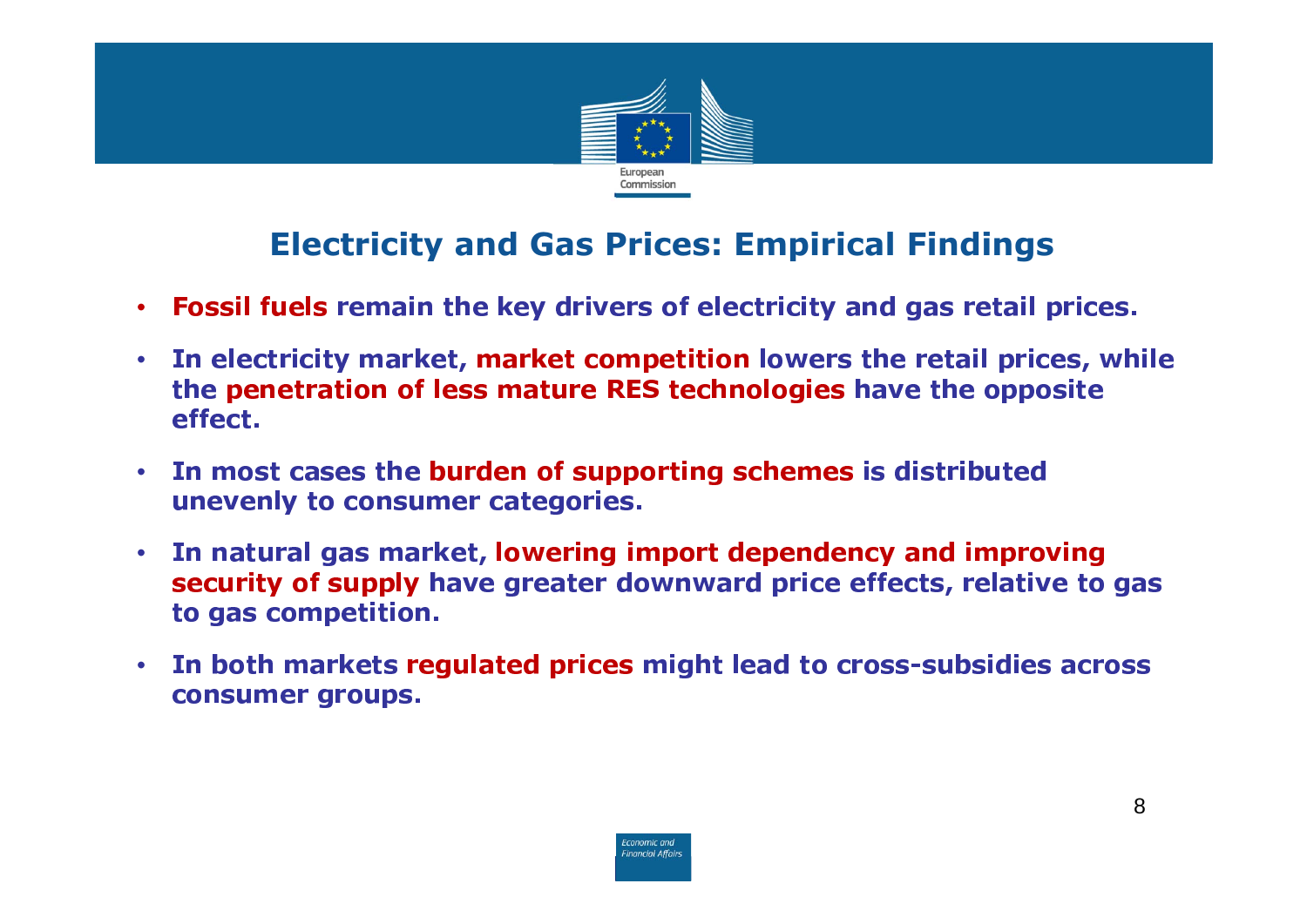

### Carbon prices drivers : empirical findings



Source: European Economy 1/2014

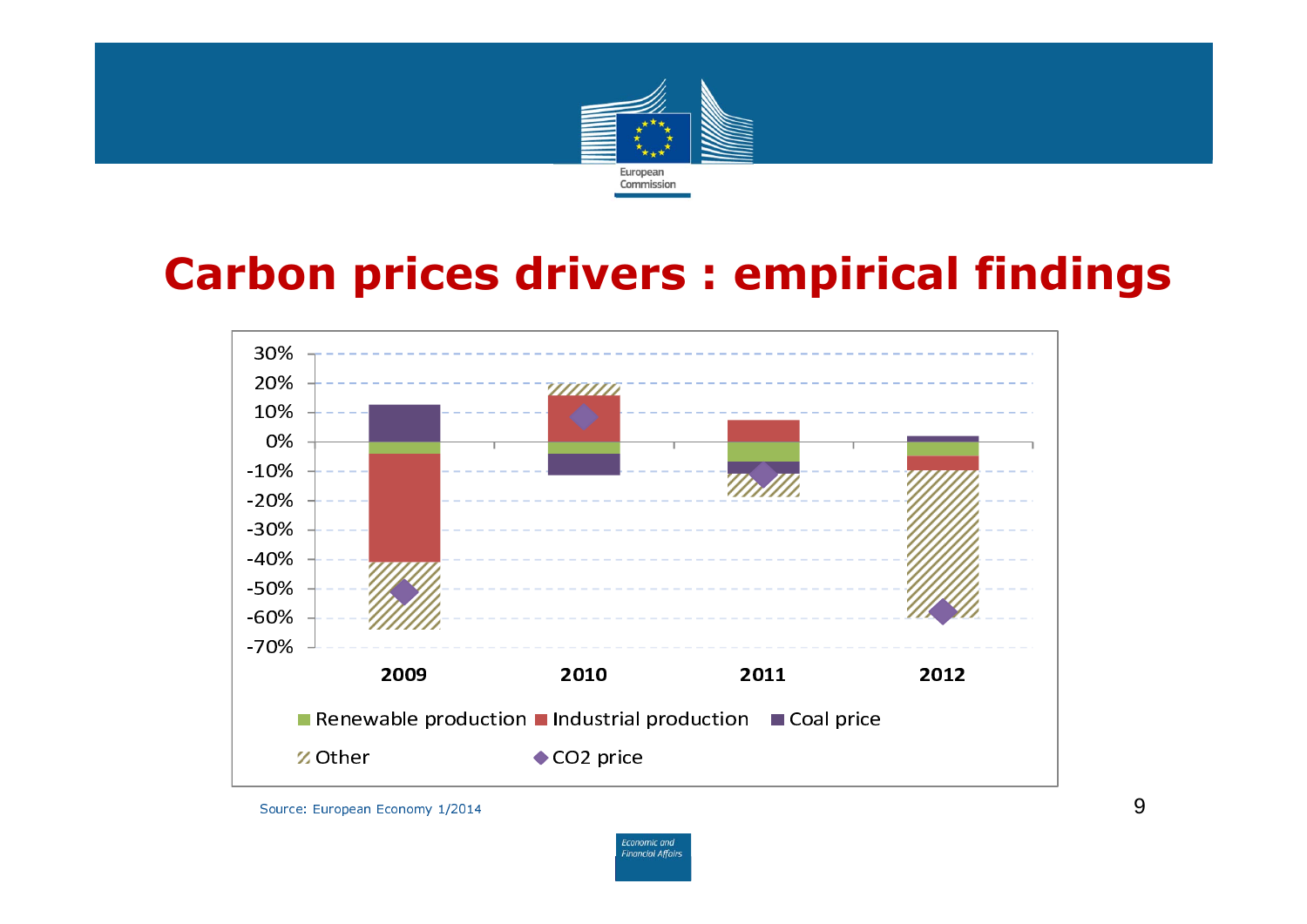

### Trade in renewable energy components: Revealed comparative advantages

#### Average Revealed Comparative Advantage Indexes of solar and wind industries in the EU-27, USA, China and Japan



- $\triangleright$  EU has a significant trade deficit in solar and a small surplus in wind components
- $\triangleright$  EU has revealed a comparative advantage in wind components (high RCA index value)
- $\triangleright$  EU has a revealed comparative disadvantage in solar components (low RCA index value)



Source: European Economy 1/2014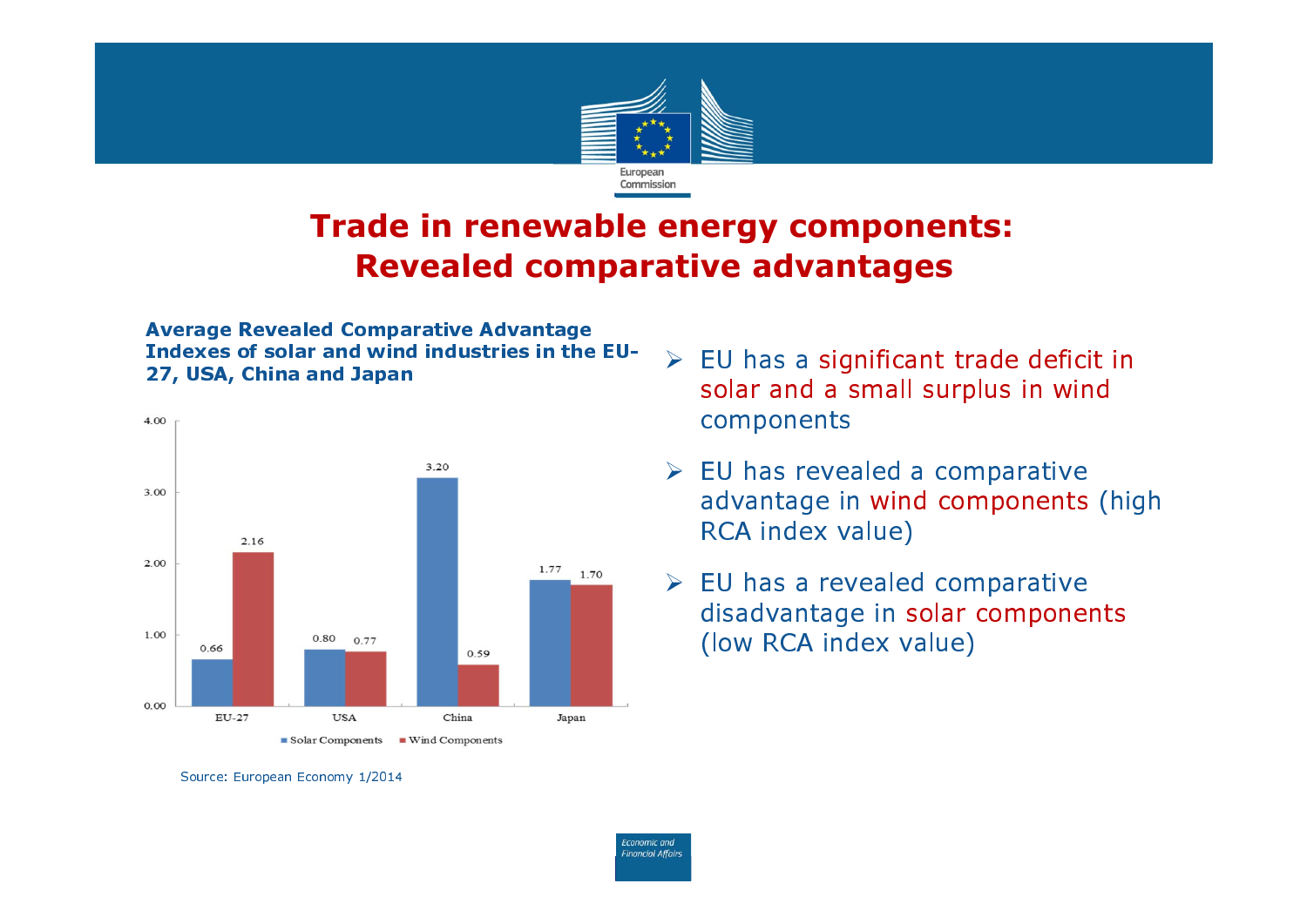

### Renewable energy: avoided imported fuel costs

Avoided imported fuel costs thanks to renewable energy, 2010



- $\triangleright$  EU-27 deficit in energy products: EUR 304 bn in 2010, EUR 421 bn in 2012
- **▶ Renewables allow Member States to save** part of imported fuel costs
- Avoided imported fossil fuel costs: some EUR 30 billions in 2010
- $\triangleright$  These avoided import costs expected to rise in future with higher RES production and rising world fossil fuel prices



Source: European Economy 1/2014